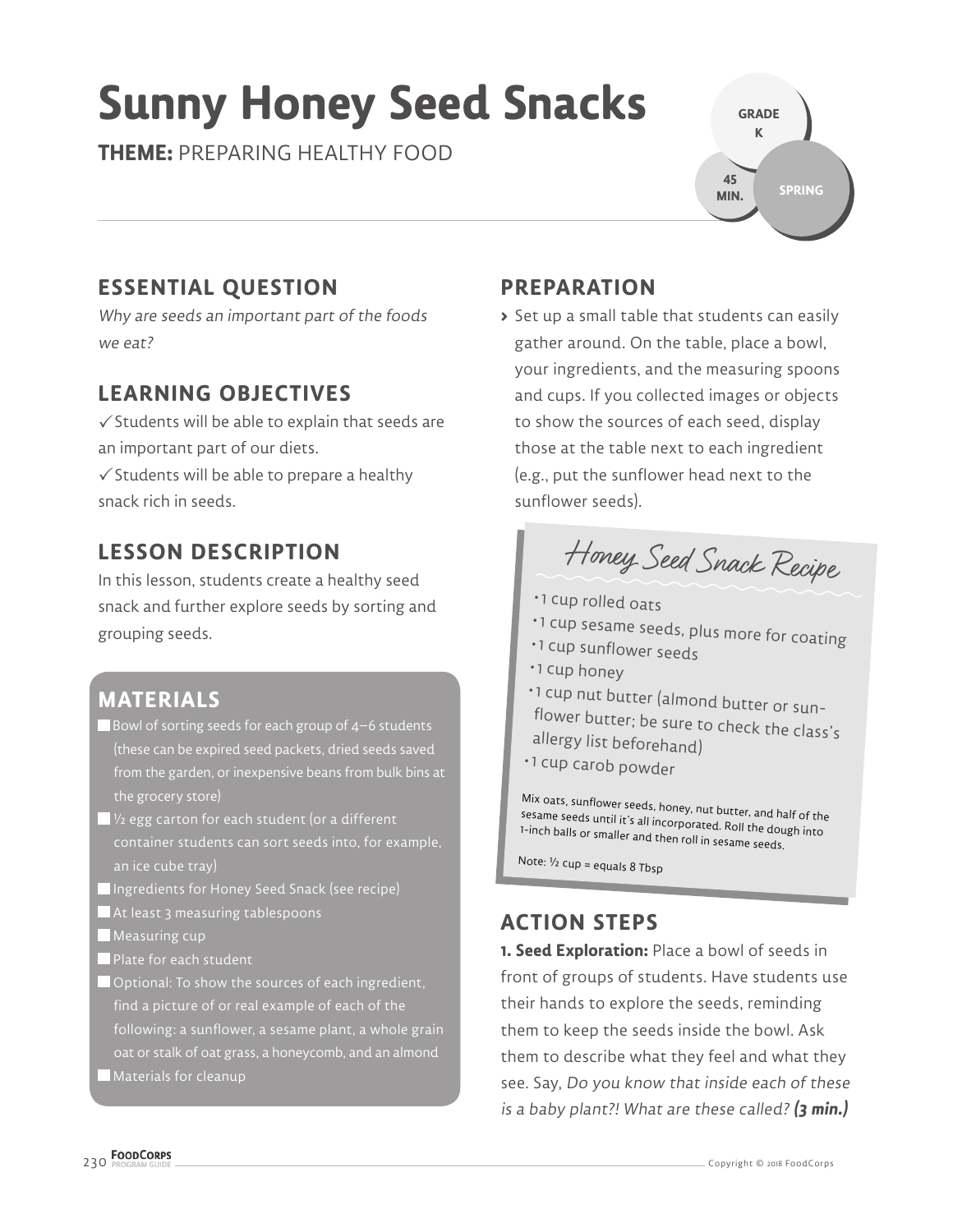**2. Seed Sorting:** Pass out sorting trays (egg cartons) to small groups of students, and give them different prompts, depending on the types of seeds you've provided. You might have students sort based on color, shape, size, or texture. For example, say, Find the smallest seeds, and put them in their own space. Now find the biggest seeds, and put them in a different space, etc. **(5 min.)**

**3. Explain the Activity:** Explain to students, Many seeds are edible, which means we can eat them, and they're healthy for us too! Today we're going to be making a sweet snack with them. Help students understand that seeds contain all the starting materials necessary to develop into complex plants. Say, Inside of a seed is everything a plant needs to grow into a big plant. Because of this, they are really nutritious or good for our bodies. Name the ingredients for students, and briefly describe how the snack is prepared. Then say, As you're sorting your seeds in any way you'd like, I'll call you up in groups to help me make the dough. **(2 min.)**

**4. Making the Dough:** Call up students in groups of four to six and have them wash their hands. (Another adult might be able to help students who are the next group up.) As groups are washing their hands, have the rest of the class share ways they sorted their seeds, and record a list. Then have each group focus on measuring one ingredient. Use a measuring spoon to divide the work among more students, depending on your class size. Don't worry about amounts being so precise as long as they're roughly even. **(15 min.)**

**5. Making the Snack:** Give each student a plate, and provide groups with a small bowl of

sesame seeds. Show students how to sprinkle a small amount of seeds onto their plate, and scoop a small amount of the prepared dough onto each plate. Demonstrate rolling a small piece of dough into a ball in your hands and rolling the ball around in the seeds. Circulate through the room, guiding students who need support. **(5–10 min.)**

**6. Tasting:** Have students count down from three aloud as a group to try the honey seed snacks all together. Ask students to describe the taste and texture of the snack. **(5 min.)**

#### **REFLECTION**

Have students discuss the following questions in small groups, then share with the class: **(5 min.)**

- What were the ingredients in our seed snacks?
- Why are seeds a healthy food to eat?
- What other seeds or nuts could we add to the snack?

#### **ADAPTATIONS**

**Garden:** Take students on a guided walk through the garden to find and collect various seeds and pods.

**At Home:** Have students fill out the Seeds We Eat Worksheet (p. 232) with their caregivers.

#### **ACADEMIC CONNECTIONS**

English Language Arts Common Core State **Standards** 

#### **CCSS.ELA-LITERACY.SL.K.1**

Participate in collaborative conversations with diverse partners about kindergarten topics and texts with peers and adults in small and larger groups.